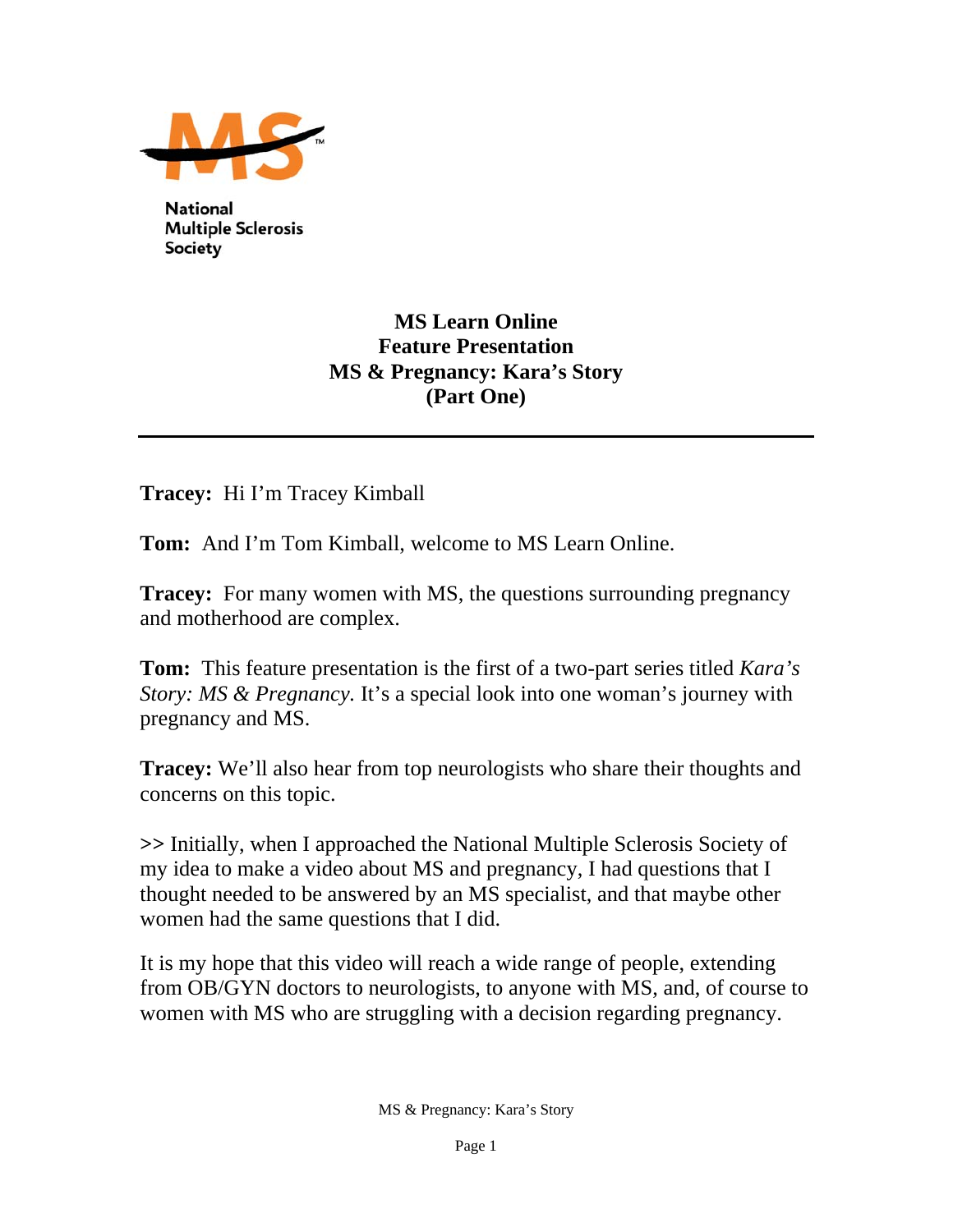I hope these women will see my experience and say to themselves, "Oh, gosh, I can do it, too!" And, of course, gain more knowledge or be inspired to get answers to their questions that were not answered on the video.

It's hard to believe that it has been two years since we started shooting the video, and I think the most important thing that I learned was that us women with MS are more like other women than not. And that's really a great feeling.

(Video)

**>>** When we decided that we wanted to get pregnant, we did as much research as we could.

**>>** The first step being just reading the typical books that any other soon-tobe-parent would read, and just trying to understand how a simple pregnancy will affect any partner's relationships and how they're going to move forward with that. So, that was the first step.

**>>** My cousin found a clipping in a pregnancy magazine about multiple sclerosis and pregnancy, which was a couple of pages long, and it was helpful. We're going to use this opportunity making the film as a learning tool as well. We'll learn along with everyone else, really dig out that information, the questions that we have.

My first symptom was probably in the summer of 1997. I had a bad case of bad dizziness. The next year I had a round blind spot in my left eye. The next year, in '99, I was all of a sudden, was having a hard time moving my right leg, and it was kind of having to make an effort to walk and be careful not to trip.

I went for a long walk one day thinking I'd walk it out, and got to my destination and realized that I wasn't going to make it home. So, I called my brother, to have him come pick me up, and he said, "Well, you should see a doctor."

**>>** For many women with MS, the prospect of becoming pregnant and raising a family is often filled with doubts and concerns.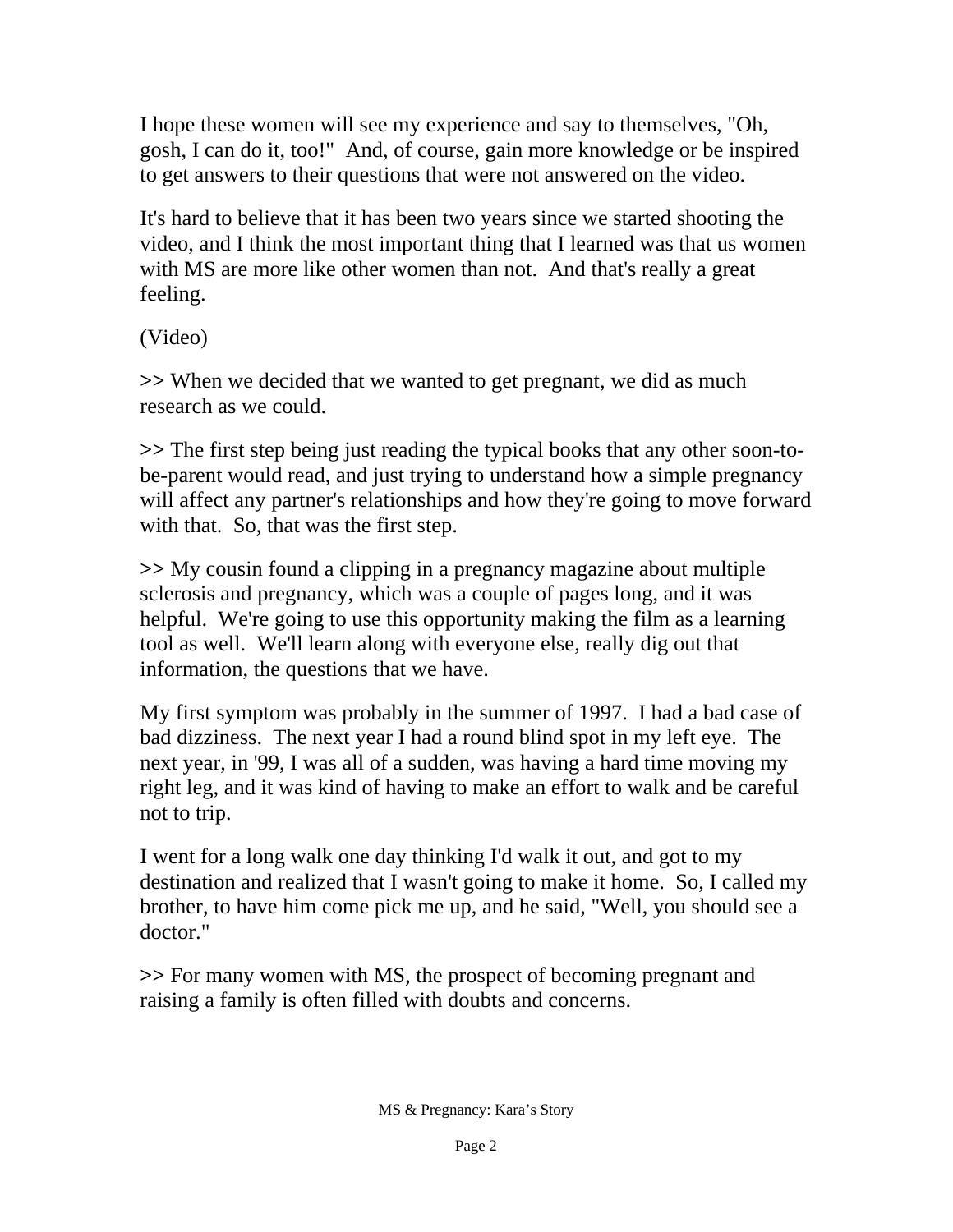**>>** In the bad old days, neurologists told women with MS not to have families and not to become pregnant. Unfortunately, this was not really based on any evidence.

**>>** But as research has progressed over the past few decades, the results have continually shown that women with MS can have safe pregnancies, healthy children, and viable family lives.

**>>** In general, MS does not affect a woman's ability to carry a child or bear a child, and thus the complication rate for women with MS would not be expected to be greater than somebody without MS with a similar health status.

**>>** But even with the reassurances of physicians and clinical studies, many women still find the thought of getting pregnant to be both intimidating and confusing. There are so many questions about drugs, fatigue, relapses, breastfeeding, and even whether or not the disease will be passed from mother to child, but trying to sort it all out requires a fair amount of research and patience. Fortunately, for modern would-be moms and dads, there are many resources for information. Given a little time and effort, some answers can be found. Considering the unpredictability of the disease, the answers you'll find are often surprisingly simple.

**>>** And so the middle of October, I went off my medication, because the doctors suggested to go off the medication two months before you intend to try. So, that was kind of a relief, because I do take the Copaxone, which is a shot every day. So, for the first time in a few years I didn't have to do a shot every day, and I was pretty excited about that. And was really feeling very healthy and felt pretty confident about going off the medication. Since I've done some lifestyle changes that have kept me healthy for a year or so, I felt pretty comfortable about that.

**>>** MS, as far as we know, has no effect on fertility, no effect on miscarriages, no effect on congenital malformations or any other area concerned with conceiving and carrying a child.

**>>** However, most doctors will recommend that women have their MS under control before trying to get pregnant. Keeping a routine that includes rest, exercise and a healthy diet is especially important to pregnant women with MS.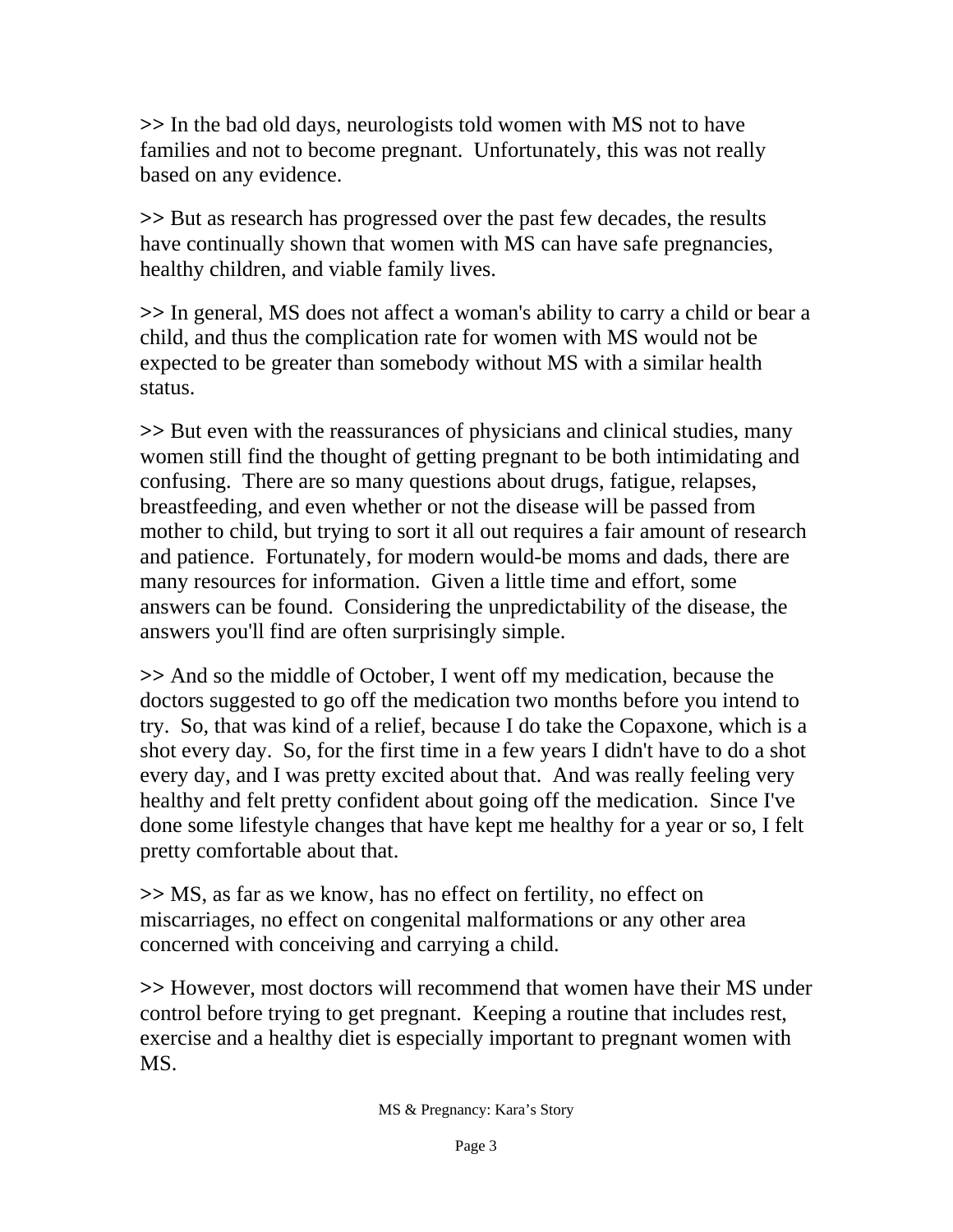**>>** We certainly encourage pregnant women with MS to go about their normal routine and their normal activities as well as they can tolerate. Any woman who is pregnant is likely to incur increased fatigue, and this may be a little more of a problem for a woman with MS. So, it might be advisable for her to get a little extra rest. But other than this, she should go about her normal schedule, including work or recreation or exercise as she can tolerate it.

**>>** Patients with MS should carry on their routine activities when they're pregnant as if they were not pregnant. And, of course, that also includes MS patients avoiding heat, so, exercise outside in the summer, things like that.

**>>** So, mid-December rolled around two months after going off the medication, and I suggested that we casually start trying to my husband, and we did, and immediately got pregnant. And we got very lucky, and that was quite the blessing to get pregnant so soon.

**>>** The next question is often, "Can I pass this along to my child?" All things considered, while the hereditary risks are greater, the probability is fairly low, somewhere between 1% and 5%.

**>>** If a parent has MS, the risk of a child developing it is greater than the child of a parent who does not have MS, and this is approximately 5% for the daughter of a parent with MS, and 1% to 3% for a son of a parent with MS.

**>>** Oddly enough, women who have MS, often discover that the effects of the disease are reduced during their pregnancy.

**>>** I disagree with what was done decades ago, where women with MS were told not to have children. And the reason I disagree with that is because what will happen when they have a child is during pregnancy they'll be protected somewhat -- well, actually, significantly from relapses in the last half of the pregnancy.

**>>** We now have decades of data that tell us that women with MS certainly can become pregnant and bear children, and this does not affect their longterm disability. And we have recent data that tells us that pregnancy is actually very protective. So, in general, I try to encourage my patients who want to start families to go ahead and do that.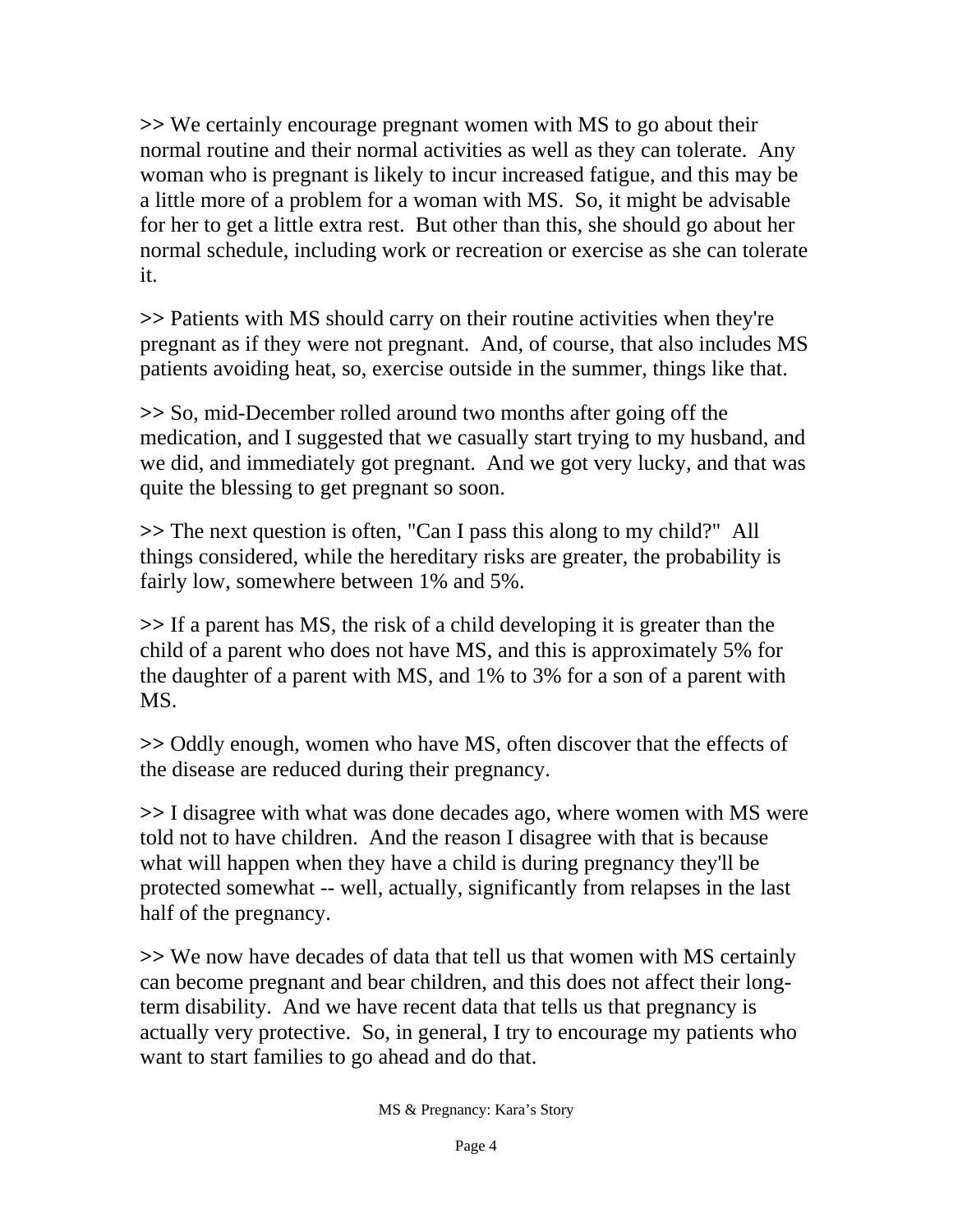**>>** One often wonders, what is this protection during pregnancy mean? Does it mean that my symptoms are going to get better, or does it mean I'm not going to have a relapse? So, to be very specific, what the protection during pregnancy means is that during the last trimester, and really, approximately the last half of pregnancy, there will be a decreased probability of having a relapse. And, of course, that is a new symptom that comes over a day or two and lasts for weeks.

So, there is a decreased probability of having a relapse. It does not mean that preexisting symptoms will necessarily get better or worse; it just means you are less likely to have a relapse.

**>>** Having a family has always been a dream of mine and my husband's. We both were raised in big families and really cherish what a family brings.

Well, I don't know if you remember this, but February 3 of 2000 was the day I was diagnosed with MS. I am hoping to tell my sister today, February 3, because it's a day that I kind of want to replace. "Today I'm going to replace that bad memory with a great one, and tell you that I'm pregnant."

Instead of it being my diagnosis day, it's going to be my new good news day. So, I'm really excited to do that. I'm excited to follow in my mom's footsteps and my sister's footsteps.

The pictures are incredible. This is only after eight weeks, and they were able to measure the baby and give an estimated delivery date. Watching them become great mothers and being great mothers, it's a challenge I want to take on. I think it's going to be wonderful.

In this picture you can see a little tiny hand up by the face. There was a little hand waving around the whole time.

**>>** Another question on the minds of women with MS is the issue of breastfeeding. Again, MS creates more complications.

**>>** One of the difficult decisions that a woman with MS who is pregnant may have to make is whether to breastfeed or whether to resume her diseasemodifying therapy soon after delivery.

**>>**All doctors would say not to take disease-modifying drugs and breastfeed, at least in the United States. I don't know and I don't believe the drug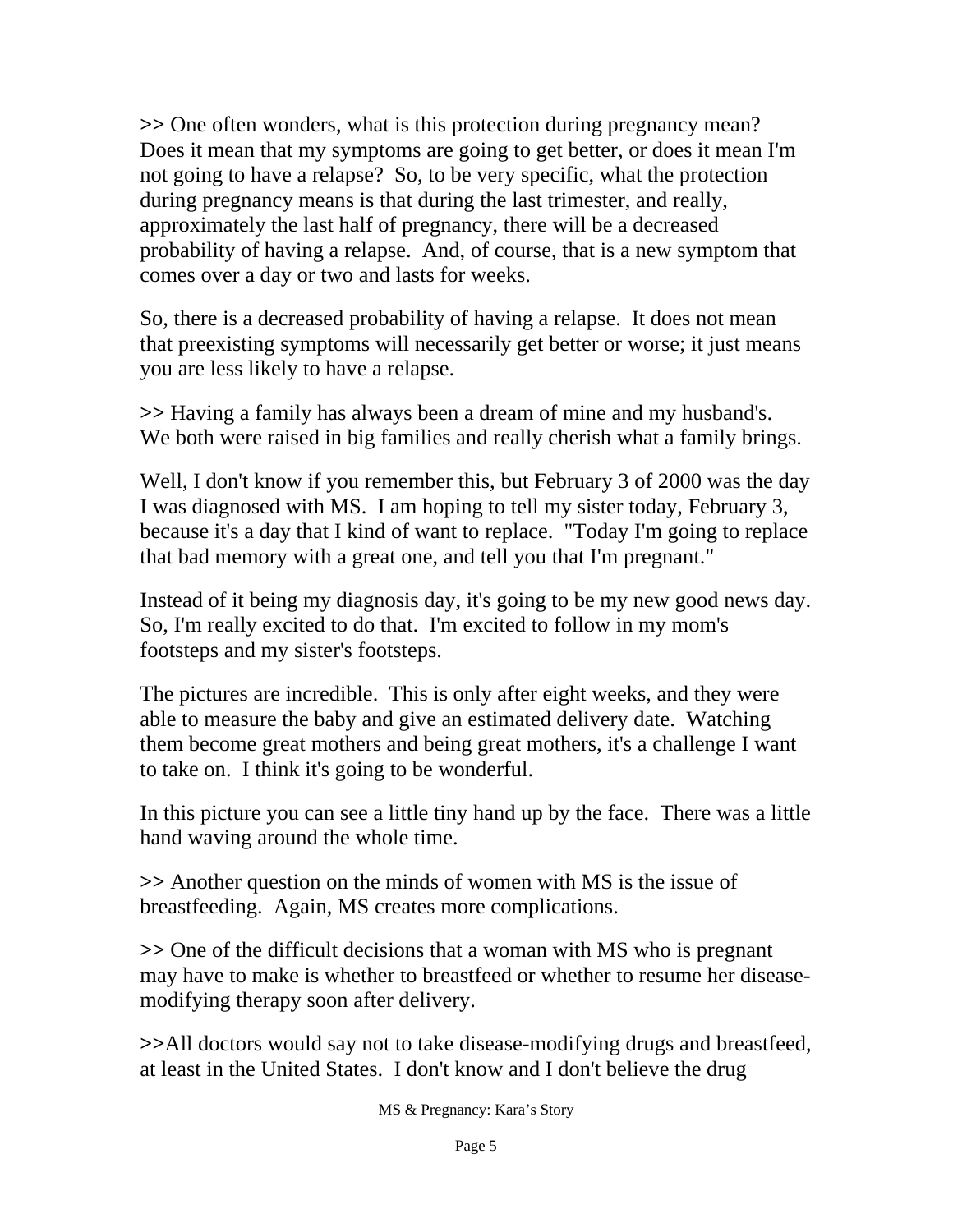companies know whether the disease-modifying agents go through the breast milk. We need to know that answer. And so as long as you don't know the answer and it's possible that they go through, we generally are very cautious and tell women to go off the disease-modifying agents, or stay off of them while they're breastfeeding.

**>>** We can never predict if and when someone is going to have a relapse, but it is reasonable to assume that women who have had a lot of disease activity, that is, a lot of relapse before they were pregnant, will probably be somewhat more prone to have relapses after they deliver. In these women it's probably preferable for them to resume their disease-modifying medication sooner rather than later.

**>>** So, there is a really difficult issue, and that is balancing the benefits of breastfeeding, which would be good for the baby, versus their own health, which they are taking a risk if they're not on their disease-modifying agents and they're breastfeeding. So, this comes up a lot. And I certainly don't give them the answer, because there is no answer. It's very individual.

**>>** Breastfeeding is up in the air, depending on when you want to start your medication back again. If you want to start it immediately, then they say plan on not breastfeeding much, and that was a little disheartening.

**>>** One might consider, though, before they feel guilty about not breastfeeding for months and going back on their disease-modifying agents; before they feel guilty about not doing the bonding thing and looking at their own health first because they want to go back on disease-modifying agents, the might think of themselves not being quite so selfish. Because I think the baby would really like, also, to have a mother who is in good shape.

**>>** Even with the advantage of reduced symptoms of MS during pregnancy, women with MS will still need the support of everyone in their lives to reduce possible complications and to create a positive outcome. So, for women with MS, the need to plan and to create a network of support is critical for a successful pregnancy.

MS & Pregnancy: Kara's Story **>>** Women with MS may often want to have a team of healthcare professionals that work with them during the pregnancy. This is an excellent idea. It should certainly include their obstetrician or their midwife, their neurologist. There may be a nurse that works with them, a physical or an occupational therapist may want to get involved during the later stage of the